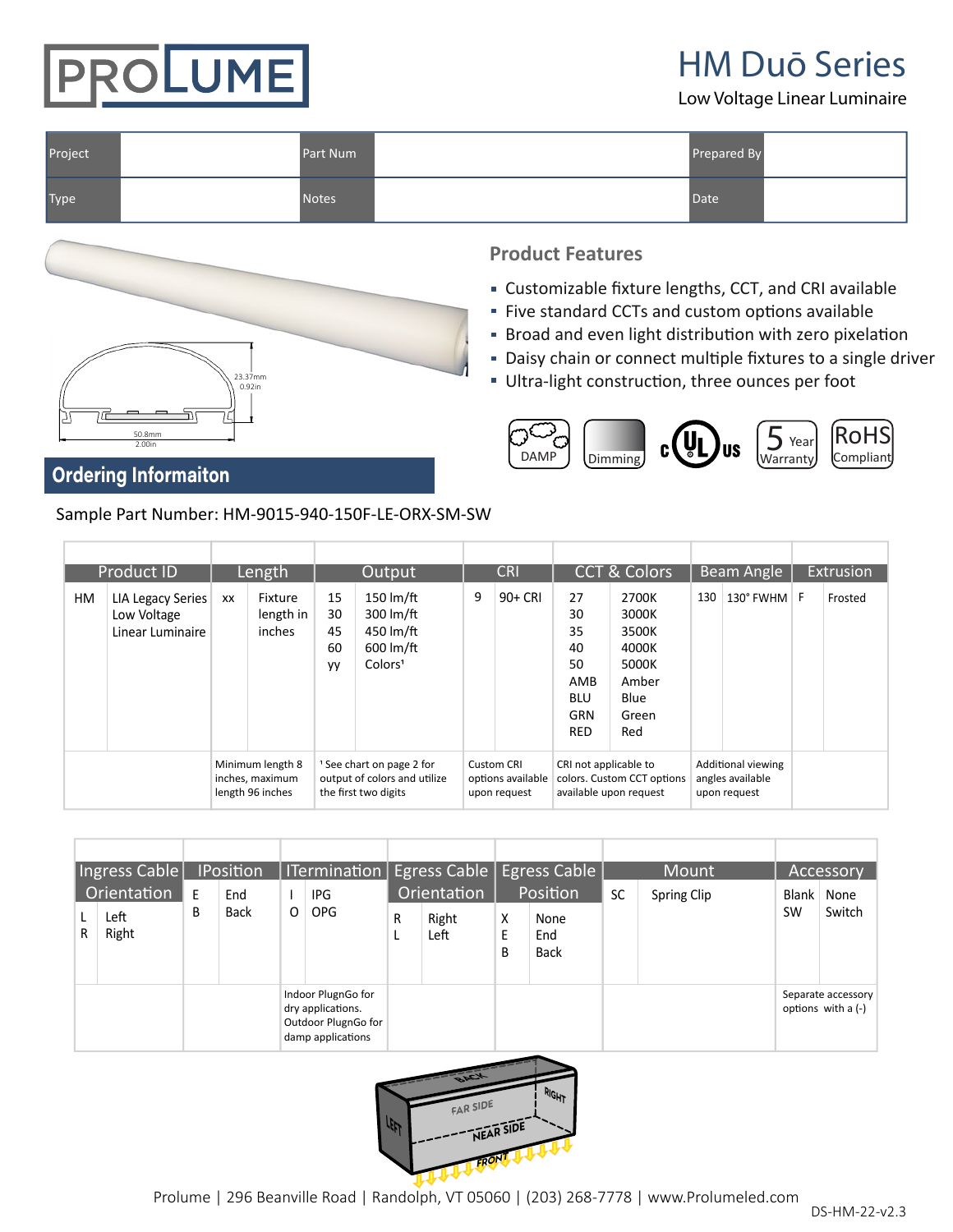## PROLUME

# HM Duō Series Low Voltage Linear Luminaire

#### **Product Specifications**

#### **ConstrucƟon**

Housing extruded from UV stabilized polycarbonate

#### **Light Engines**

Choice of 2700K, 3000K, 3500K, 4000K, and 5000K white, or Amber, Blue, Green, and Red. Additional color options available, contact factory for details

CRI for white is 90+. Additional CRI options available, contact factory for details

Dimmable via an external dimmable power supply or dimmable LED driver

Input Voltage 24VDC

#### **Power Supply**

Input Voltage 120 or 277VAC additional input voltage ranges available, contact factory

#### **Controls**

Dependent upon the power supply or the LED driver

#### **Mounting**

Spring Clip

#### **Fixture ConnecƟon**

Indoor PlugnGo for dry locations or Outdoor PlugnGo for damp locations

#### **Lengths**

Available in one inch increments between the minimum length of five inches and the maximum length of 102 inches

#### **Lumen Output**

Custom outputs available, contact factory for additional details.

#### **Operating and Storage Temp**

Operating range -20° to 120° F Storage range -40° to 160° F

#### **Weight**

0.16 lbs (0.07 kg) per foot

#### **CerƟficaƟons**

UL listed for dry or damp locations

#### **Warranty**

Five year limited warranty

#### **Performance Data**

|                                     | <b>2700K</b> | 3000K                 | 3500K              | 4000K              | 5000K                 | Amber               | <b>Blue</b>                | Green                 | <b>Red</b>  |
|-------------------------------------|--------------|-----------------------|--------------------|--------------------|-----------------------|---------------------|----------------------------|-----------------------|-------------|
| Typical Output 150   150 lm/ft      |              | 150 $\text{Im/ft}$    | 150 $\text{Im/ft}$ | 170 $\rm{Im/ft}$   | $170 \, \text{Im/ft}$ | 110 $\text{Im/ft}$  | 40 $Im/ft$                 | $175 \, \text{Im/ft}$ | 70 lm/ft    |
| Typical Output 300                  | 300 lm/ft    | 300 lm/ft             | 300 lm/ft          | 340 lm/ft          | 340 lm/ft             | 245 lm/ft           | $60 \, \text{Im/ft}$       | 300 lm/ft             | 115 $Im/ft$ |
| Typical Output 450                  | 450 lm/ft    | 450 lm/ft             | 450 lm/ft          | 500 $Im/ft$        | 500 lm/ft             | 350 lm/ft           | 90 lm/ft                   | 450 lm/ft             | 170 $Im/ft$ |
| Typical Output 600                  | 600 lm/ft    | $600 \, \text{Im/ft}$ | 600 lm/ft          | 640 lm/ft          | $675 \, \text{Im/ft}$ | 500 lm/ft           | 120 lm/ft                  | 575 lm/ft             | 225 lm/ft   |
| <b>Typ. Power 150   1.95 W/ft  </b> |              | $1.95 W/\text{ft}$    | 1.95 W/ft          | $1.95 W/\text{ft}$ | $1.95$ W/ft           | 1.95 W/ft           | 1.95 W/ft                  | 1.95 W/ft             | 1.95 W/ft   |
| Typ. Power 300                      | 3.9 W/ft     | 3.9 Wft               | 3.9 W/ft           | 3.9 W/ft           | 3.9 Wft               | $3.9 W/\text{ft}$   | 3.9 W/ft                   | 3.9 Wft               | 3.9 W/ft    |
| Typ. Power 450                      | 5.8 W/ft     | 5.8 W/ft              | 5.8 W/ft           | 5.8 W/ft           | 5.8 W/ft              | 5.8 W/ft            | 5.8 W/ft                   | 5.8 W/ft              | 5.8 W/ft    |
| Typ. Power 600                      | 7.6 W/ft     | 7.6 W/ft              | 7.6 W/ft           | 7.6 W/ft           | 7.6 W/ft              | 7.6 W/ft            | 7.6 W/ft                   | 7.6 W/ft              | 7.6 W/ft    |
| <b>Typical Efficiency</b>           | 82 lm/W      | 82 lm/W               | 82 lm/W            | 86 lm/W            | 89 lm/W               | $61 \, \text{Im/W}$ | $17 \, \text{Im}/\text{W}$ | 80 lm/W               | 31 lm/W     |
| <b>CRI</b>                          | $90+$        | $90+$                 | $90+$              | $90+$              | $90+$                 |                     |                            |                       |             |

\* All performance data subject to change without prior notification.